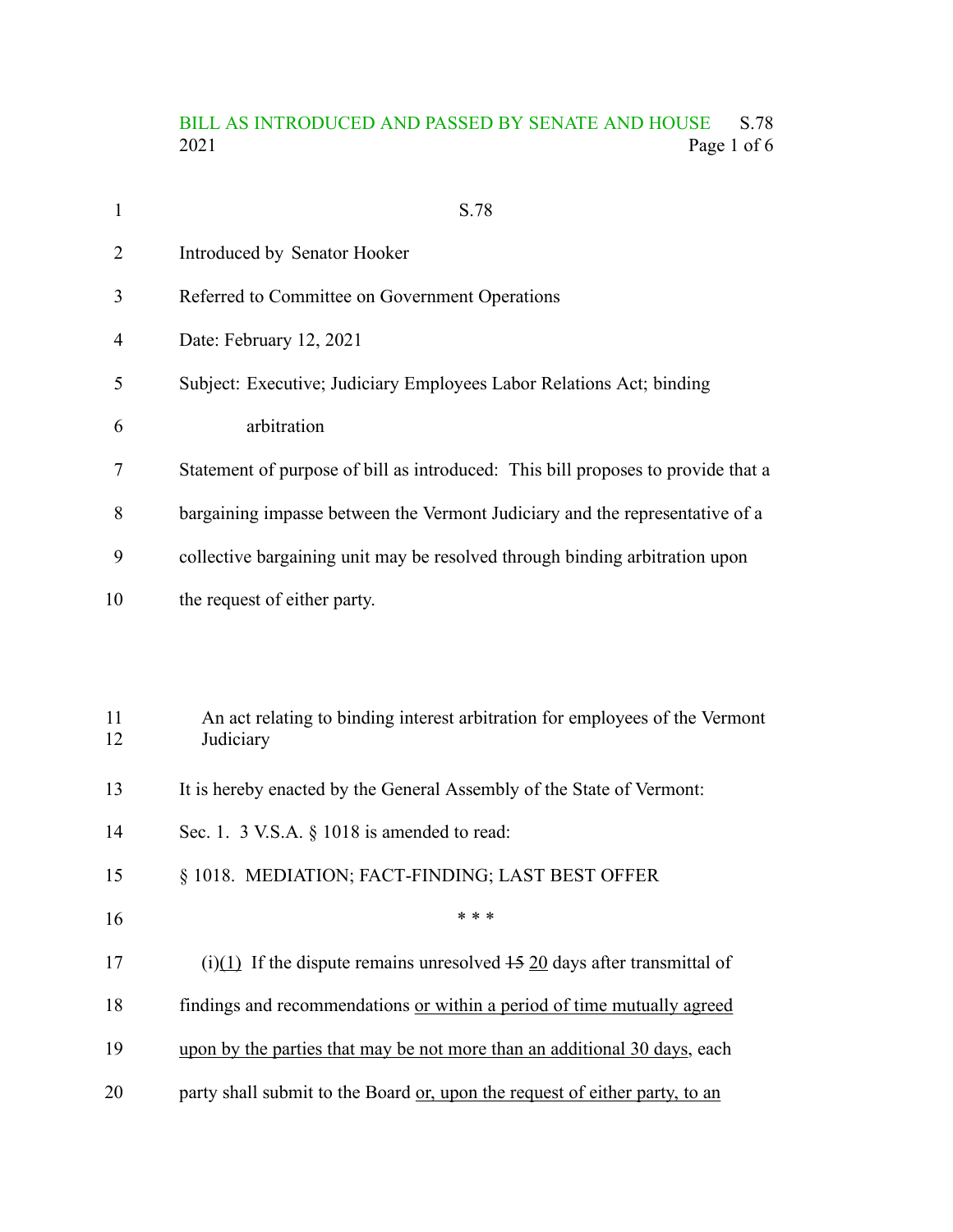# BILL AS INTRODUCED AND PASSED BY SENATE AND HOUSE S.78<br>2021 Page 2 of 6 Page 2 of 6

| $\mathbf{1}$   | arbitrator mutually agreed upon by the parties its last best offer on all disputed |
|----------------|------------------------------------------------------------------------------------|
| $\overline{2}$ | issues as a single package. If the parties cannot agree on an arbitrator, the      |
| 3              | American Arbitration Association shall appoint a neutral third party to act as     |
| 4              | arbitrator.                                                                        |
| 5              | (2) Each party's last best offer shall be:                                         |
| 6              | (A) filed with the Board or the arbitrator under seal;                             |
| 7              | (B) certified to the Board or the arbitrator by the fact finder; and               |
| 8              | (C) unsealed and placed in the public record only when both parties'               |
| 9              | last best offers are filed with the Board or the arbitrator.                       |
| 10             | (3) The Board may or the arbitrator shall hold one or more hearings and            |
| 11             | consider the recommendations of the fact finder.                                   |
| 12             | $(4)(A)$ Within 30 days of the certifications, the Board or the arbitrator         |
| 13             | shall select between the last best offers of the parties, considered in their      |
| 14             | entirety without amendment, and shall determine its cost.                          |
| 15             | (B) If the Board or the arbitrator finds that the last best offers of both         |
| 16             | parties are unreasonable and likely to produce undesirable results or likely to    |
| 17             | result in a long-lasting negative impact upon the parties' collective bargaining   |
| 18             | relationship, then the Board or the arbitrator may select the recommendation of    |
| 19             | the fact finder under subsection $(g)$ of this section as to those disputed issues |
| 20             | submitted to the Board or the arbitrator in the last best offers.                  |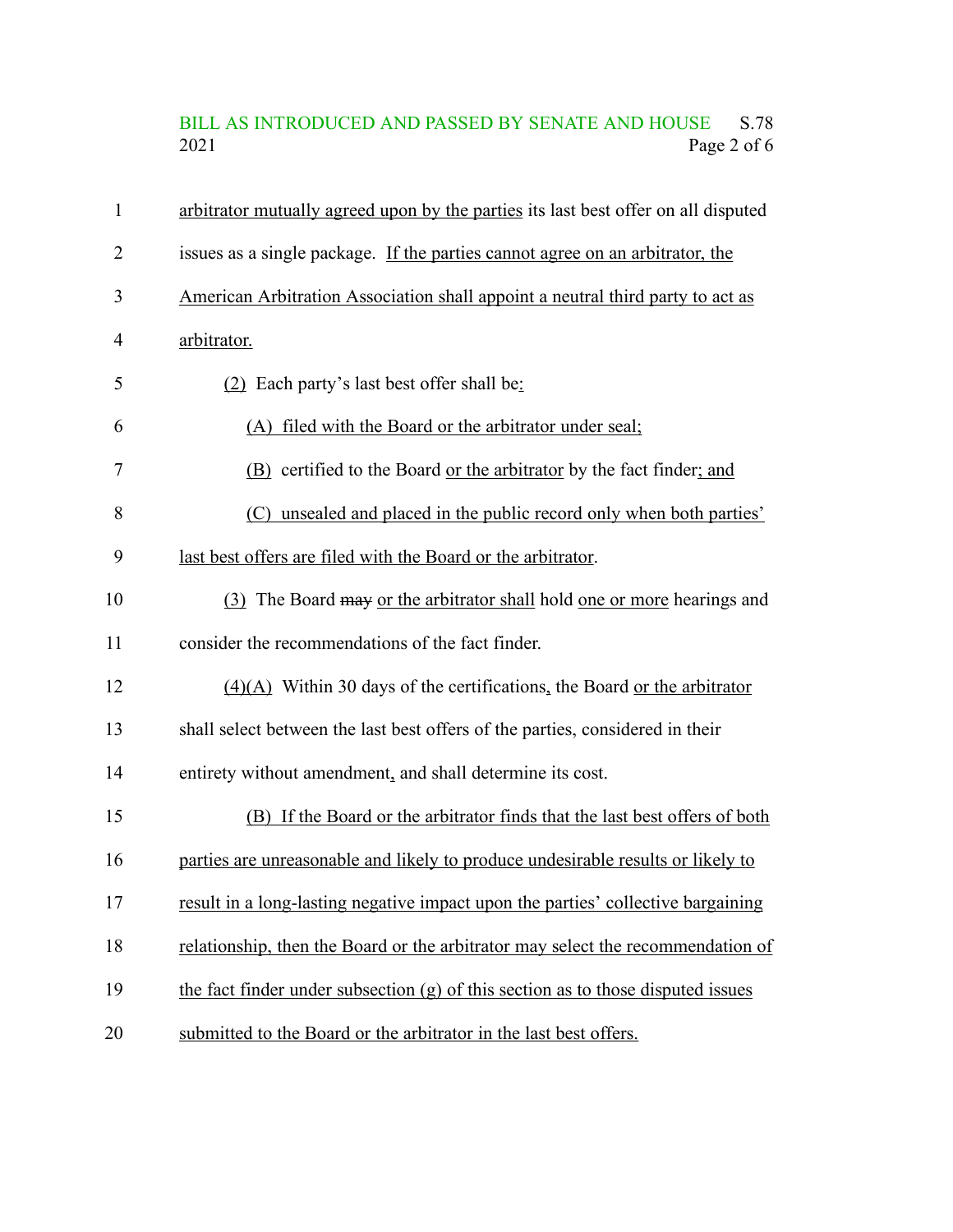# BILL AS INTRODUCED AND PASSED BY SENATE AND HOUSE S.78<br>2021 Page 3 of 6 Page 3 of 6

| $\mathbf{1}$   | (5) The Board or the arbitrator shall not issue an order under this                  |
|----------------|--------------------------------------------------------------------------------------|
| $\overline{2}$ | subsection that is in conflict with any law or rule or that relates to an issue that |
| 3              | is not bargainable.                                                                  |
| $\overline{4}$ | (6) The decision of the Board or the arbitrator shall be final and binding           |
| 5              | on the parties.                                                                      |
| 6              | Sec. 2. 3 V.S.A. § 1019 is amended to read:                                          |
| $\tau$         | § 1019. MEDIATION-ARBITRATION                                                        |
| 8              | (a) Notwithstanding section 1018 of this title or any other law, the parties         |
| 9              | may agree in advance to a mediation and arbitration procedure.                       |
| 10             | (b) The parties may jointly select a mediator. If they are unable to agree,          |
| 11             | either party may petition the Board to appoint a mediator who shall be a             |
| 12             | person of high standing and in no way actively connected with labor or               |
| 13             | management. The mediator may not be a person who has served as a mediator            |
| 14             | at an earlier stage of the same proceedings.                                         |
| 15             | (c) The mediator shall encourage the parties to reach a voluntary settlement         |
| 16             | of the dispute, but may, after a reasonable period of mediation, as determined       |
| 17             | by the mediator, certify to the Board that the impasse continues and end             |
| 18             | mediation efforts.                                                                   |
| 19             | (d) If the impasse remains unresolved for 15 days after the mediator's               |
| 20             | eertification to the Board, either party may petition the Board to appoint an        |
| 21             | arbitrator who has been mutually agreed upon by the parties. If the parties fail     |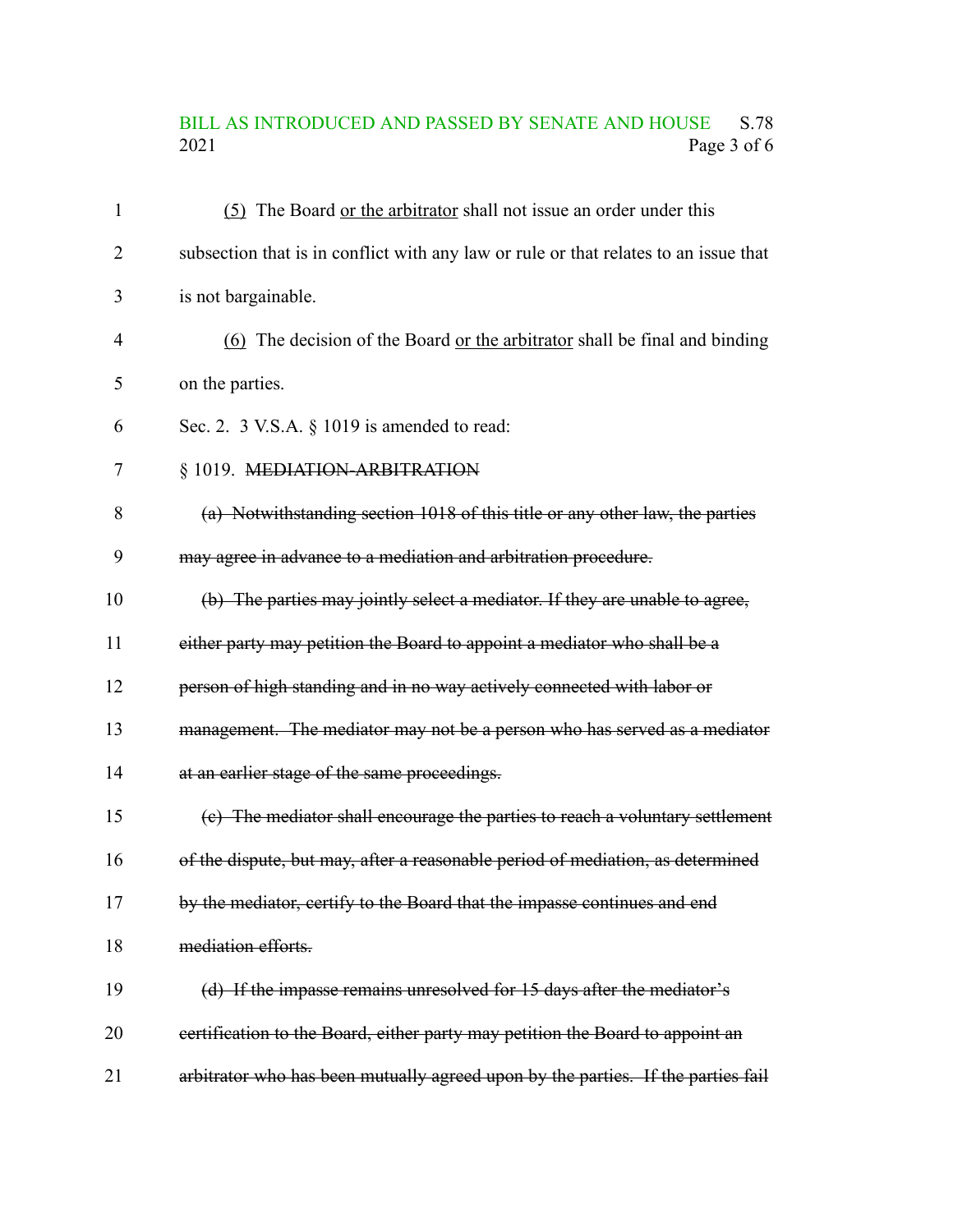### BILL AS INTRODUCED AND PASSED BY SENATE AND HOUSE S.78<br>2021 Page 4 of 6 Page 4 of  $6\,$

| $\mathbf{1}$   | to agree on an arbitrator within five days, the Board shall appoint an arbitrator   |
|----------------|-------------------------------------------------------------------------------------|
| $\overline{2}$ | who shall be a person of high standing and not actively connected with labor        |
| 3              | or management.                                                                      |
| $\overline{4}$ | (e) A hearing before an arbitrator shall be informal and the Rules of               |
| 5              | Evidence for judicial proceedings shall not be binding. The arbitrator may          |
| 6              | consider any relevant evidence. The arbitrator may administer oaths and may         |
| 7              | issue subpoenas to persons and documents and other evidence relating to the         |
| 8              | issues presented.                                                                   |
| 9              | (f) In reaching a decision, the arbitrator shall consider the factors in            |
| 10             | subsection 1018(f) of this title.                                                   |
| 11             | $(g)$ The arbitrator shall submit a report, including its costs, to the parties     |
| 12             | and to the Board no later than 30 days after the termination of the hearing,        |
| 13             | unless the time is extended by agreement of both parties. The determination         |
| 14             | by the arbitrator on all issues shall be final and binding on the parties and shall |
| 15             | not be appealable to the Board or to any other judicial or administrative quasi-    |
| 16             | judicial challenge, except as follows:                                              |
| 17             | (1) A party may request the arbitrator to modify an award if the request            |
| 18             | is made within 30 days after delivery of the award to the applicant. An             |
| 19             | arbitrator may modify an award if the arbitrator finds one of the following:        |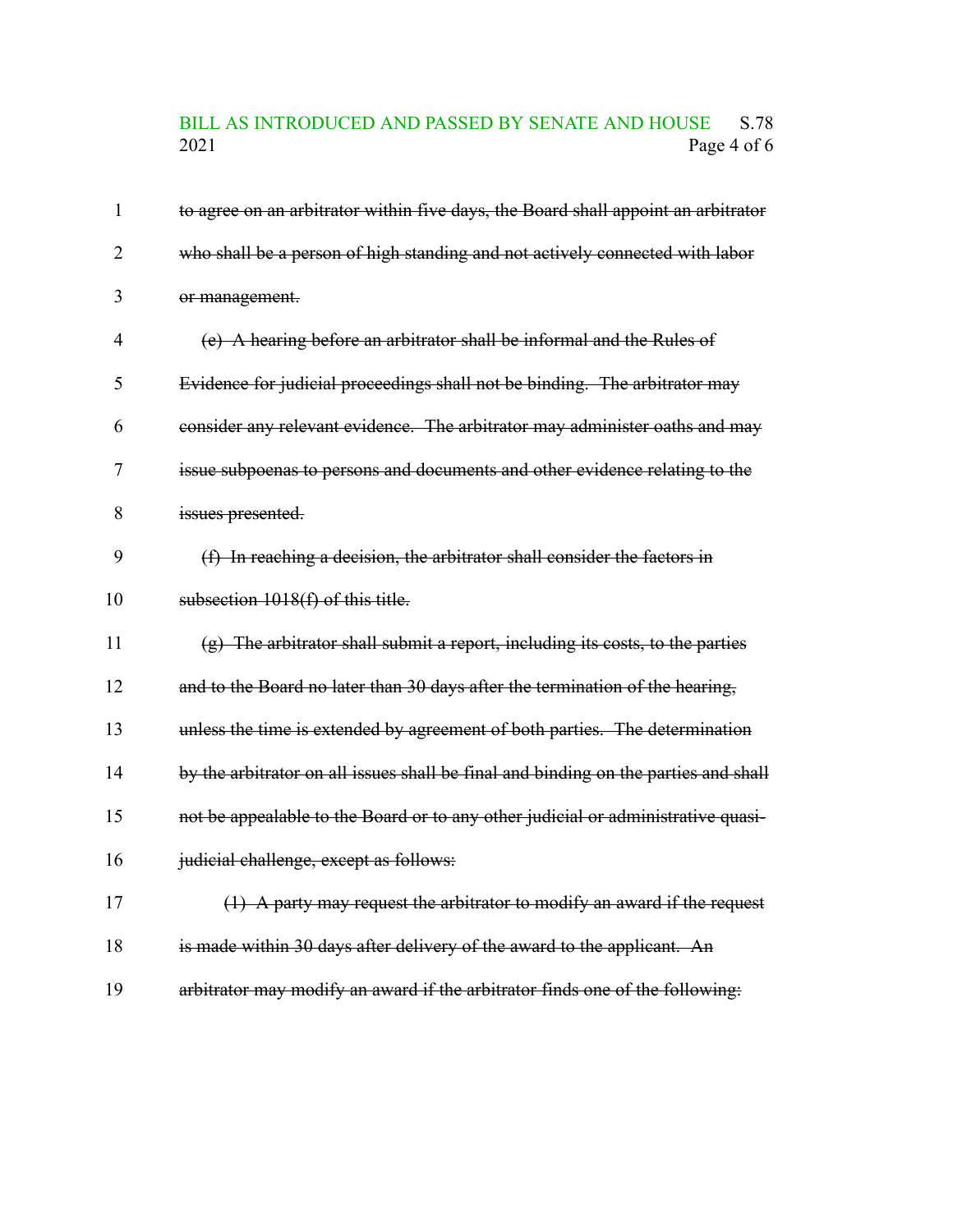# BILL AS INTRODUCED AND PASSED BY SENATE AND HOUSE S.78<br>2021 Page 5 of 6 Page 5 of 6

| 1  | $(A)$ There was an evident miscalculation of figures or an evident             |
|----|--------------------------------------------------------------------------------|
| 2  | mistake in the description of any person, thing or property referred to in the |
| 3  | award.                                                                         |
| 4  | (B) The award was based on a matter not submitted and the award                |
| 5  | may be corrected without affecting the merits of the decision upon the issues  |
| 6  | submitted.                                                                     |
| 7  | (C) The award is imperfect in a matter of form that does not affect            |
| 8  | the merits of the controversy.                                                 |
| 9  | (2) Notwithstanding any law to the contrary, upon application of a party,      |
| 10 | a Superior Court shall vacate an arbitration award based on one of the         |
| 11 | following:                                                                     |
| 12 | $(A)$ The award was procured by corruption, fraud, or other undue              |
| 13 | means.                                                                         |
| 14 | (B) There was evident partiality or prejudicial misconduct by the              |
| 15 | arbitrator.                                                                    |
| 16 | (C) The arbitrator exceeded his or her power or rendered an award              |
| 17 | requiring a person to commit an act or engage in conduct prohibited by law.    |
| 18 | (D) There is insufficient evidence on the record to support the award.         |
| 19 | (3) An application to the Superior Court for review pursuant to                |
| 20 | subdivision (2) of this subsection shall be made within 30 days after delivery |
| 21 | of a copy of the award to the applicant, except that in case of a claim of     |